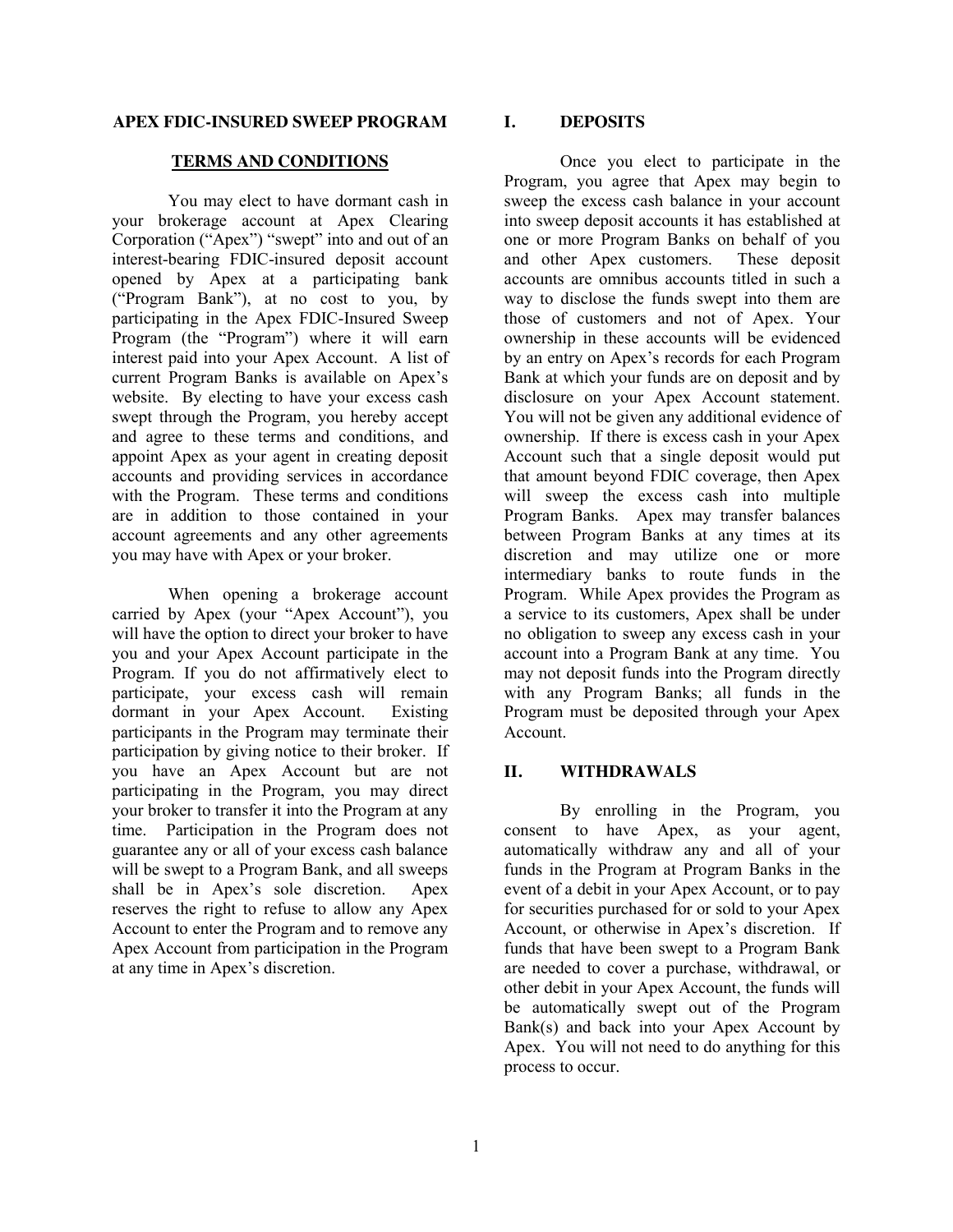Although Apex may sweep your excess cash balance to an account at a Program Bank, you shall not be able to make withdrawals from that account, even if you contact the Program Bank directly. Your excess cash balance is only available through your Apex Account. Please contact your broker with any questions on accessing your cash balance.

# **III. ACCESS TO YOUR EXCESS CASH BALANCE**

Use of your Apex Account will not be affected when your excess cash is swept to a Program Bank. You will still be able to make purchases and withdrawals using your excess cash balance through your Apex Account at any time. However, any funds withdrawn or used for purchase will no longer be available to sweep to a Program Bank. You can only access your excess cash balance directly through your Apex Account. Being swept to a Program Bank shall not provide protection to your excess cash balance from legal processes such as levies or garnishments served on Apex.

### **IV. INTEREST**

You may earn interest on excess cash balances that Apex sweeps to Program Banks. The interest rate will be based on numerous factors, including the current interest rate environment, and is subject to change without notice. Over any given period, the interest rates on your swept excess cash balances may be lower than the rate of return on similar non-FDIC-insured investments or deposit accounts offered outside of the Program, including deposit accounts held directly by you with a Program Bank. Interest payments to you and movements of your excess cash balance will be reflected on your Apex Account statement. Interest accrues daily and is paid into the deposit account at each Program Bank. Any interest paid to you will be posted directly to your Apex Account. Interest rates and APY on funds in the Program will vary over time and can change daily without notice to you. **Please contact your broker for specific details on current interest rates and payments.** 

## **V. FDIC INSURANCE & SIPC COVERAGE**

Your excess cash balances that Apex sweeps to a Program Bank, together with any non-Program deposits you may have at the same Program Bank, are insured by the Federal Deposit Insurance Corporation ("FDIC") up to a standard maximum amount in accordance with the FDIC's rules. The applicable FDIC insurance limit depends on a number of factors. Please consult [www.fdic.gov](http://www.fdic.gov/) for further details. If you have both excess cash and non-Program funds at the same Program Bank held in the same right and legal capacity, you must aggregate all such deposits for purposes of determining your FDIC insurance coverage. If that aggregate exceeds applicable FDIC insurance limit, the FDIC may not insure the funds in excess of the applicable limits. Apex recommends you contact your financial and legal advisors for further details on FDIC limits and advice on participation in the Program. Apex shall have no obligation to consider any non-Program deposits when sweeping your excess cash balances. Please note that there is no specific time period during which the FDIC must make insurance payments available and the FDIC may require you provide certain documentation before insurance payments are made.

**Apex is not responsible for monitoring the amount of your excess cash balance swept to any Program Bank to determine whether it exceeds the limit of available FDIC insurance. You are solely responsible for monitoring the total amount of your assets on deposit with each Program Bank (including non-Program funds and accounts) in order to determine the extent of FDIC insurance coverage available to you on those deposits, including Program deposits. Apex shall not take into account any money you have on deposit at a Program Bank outside of the Program.**

Any securities and funds held in your Apex Account (as opposed to funds swept to a Program Bank) are (i) not insured by the FDIC, (ii) have no bank or government guarantees, and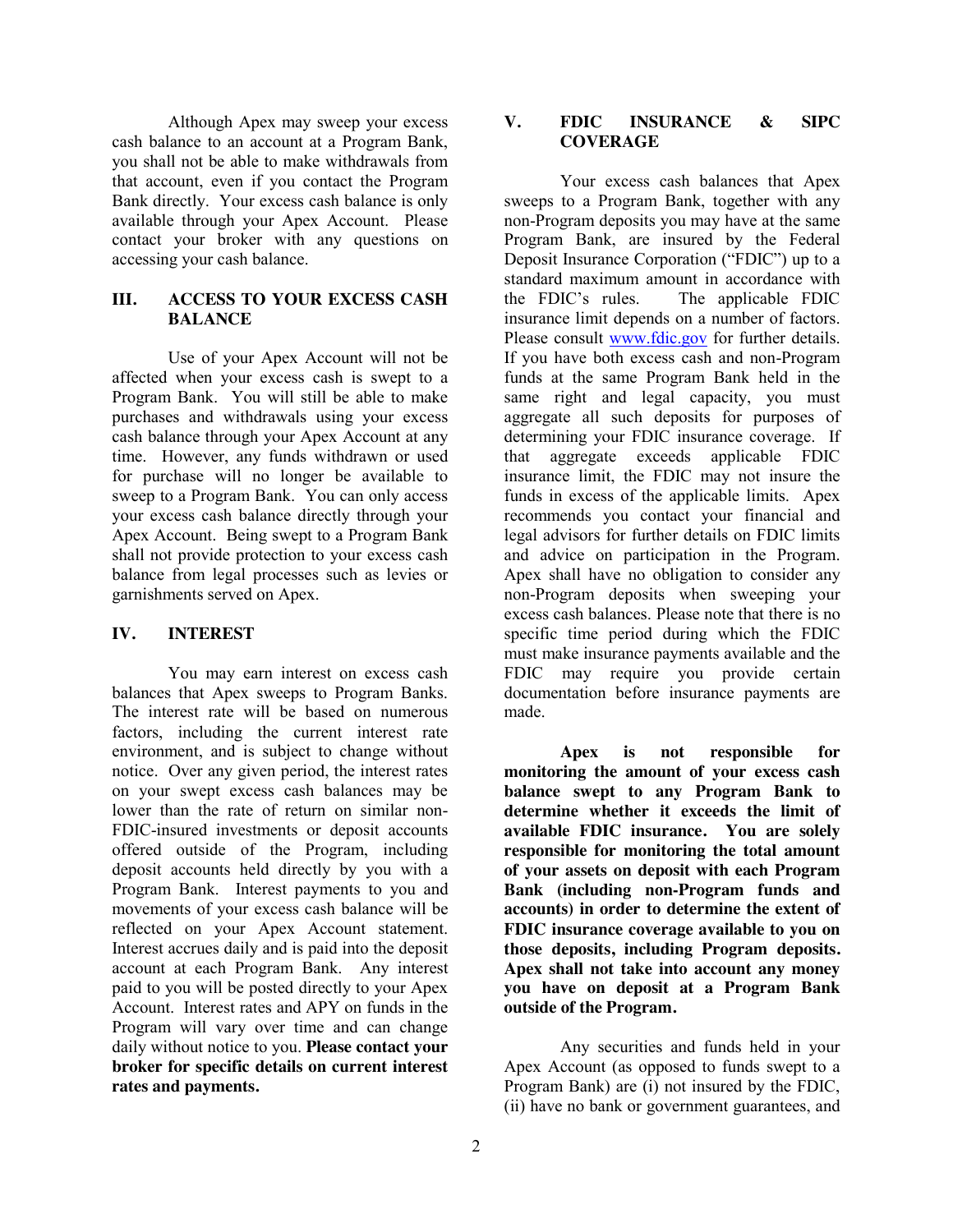(iii) may have associated risks. Securities and funds not swept to a Program Bank are held in your Apex Account and are covered by the Securities Investor Protection Corporation ("SIPC"), of which Apex is a member. Your excess cash balance is only eligible for FDIC coverage once it is in an account at a Program Bank. However it shall be covered by SIPC while held by Apex and in transit to or from a Program Bank. As a member of SIPC, funds are available to meet customer claims up to a current ceiling of \$500,000, including a maximum of \$250,000 for cash claims. For additional information regarding SIPC coverage, including a brochure, please contact SIPC at  $(202)$  371-8300 or visit [www.sipc.org.](http://www.sipc.org/) Apex has purchased an additional insurance policy through a group of London Underwriters to supplement SIPC protection. This additional insurance policy becomes available to customers in the event that SIPC limits are exhausted and provides protection for securities and cash up to certain limits. Similar to SIPC protection, this additional insurance does not protect against a loss in the market value of securities. SIPC coverage does not cover fluctuations or losses in the market value of your investments.

# **VI. RELATIONSHIP**

Apex receives payment from each Program Bank in connection with its participation in and operation of the Program. Apex's payment from the Program Banks is paid as interest. This payment is typically based on the average aggregate amount of funds at each Program Bank and the current interest rate environment. The payment to Apex by one Program Bank may differ from payment of another Program Bank, even if the deposit amounts are identical. Apex may pay to its authorized agent or third-party an amount for facilitating the operations of the Program, which may be a portion of the payment made to Apex by the Program Banks. Apex may pay to your broker a portion of the payment it receives from the Program Banks. Apex's payment amount to your broker may be different than the payment amount made to another broker. Your broker shall determine the amount of any payments made to you without Apex's knowledge. Please

3

contact your broker for specific details on payments to you.

# **VII. PROGRAM BANKS**

A list of current Program Banks in the Program can be found on Apex's website. You may contact your broker to specify any Program Banks into which you do not wish your excess cash balance to be swept. You may withdraw any such exclusion of Program Banks you have made at any time by contacting your broker. Please note that if there are insufficient Program Banks available in the Program, taking into account any from which you have opted out, such that not all of your excess cash balance can be spread among Program Banks to ensure FDIC coverage, then some or all of your excess cash balance may remain dormant in your Apex Account or may be deposited at a Program Bank but not covered by FDIC insurance. You can obtain additional information on each Program Bank at [www.fdic.gov.](http://www.fdic.gov/)

Occasionally, Program Banks may be added or removed from the Program Bank list available on Apex's website. In such instances no additional notice will be sent to you. If a Program Bank is removed from the Program, it will no longer be able to receive sweeps of your excess cash balance. If any of your excess cash balance is at a Program Bank that is removed from the Program, Apex will transfer those funds into another Program Bank still in the Program or into your Apex Account, at Apex's discretion.

**By electing to participate in the Program, whether when opening your Apex Account or by instruction to your broker, you attest that you have received and read this Program Statement. You consent to all the provisions herein and for Apex to change the amounts and Program Banks into which your excess cash balance is swept at any time in Apex's discretion. Further, you agree that nothing herein shall obligate Apex in any way to sweep any portion of your excess cash balance to any Program Bank at any time. You agree to hold harmless Apex for any results that may occur from participation in**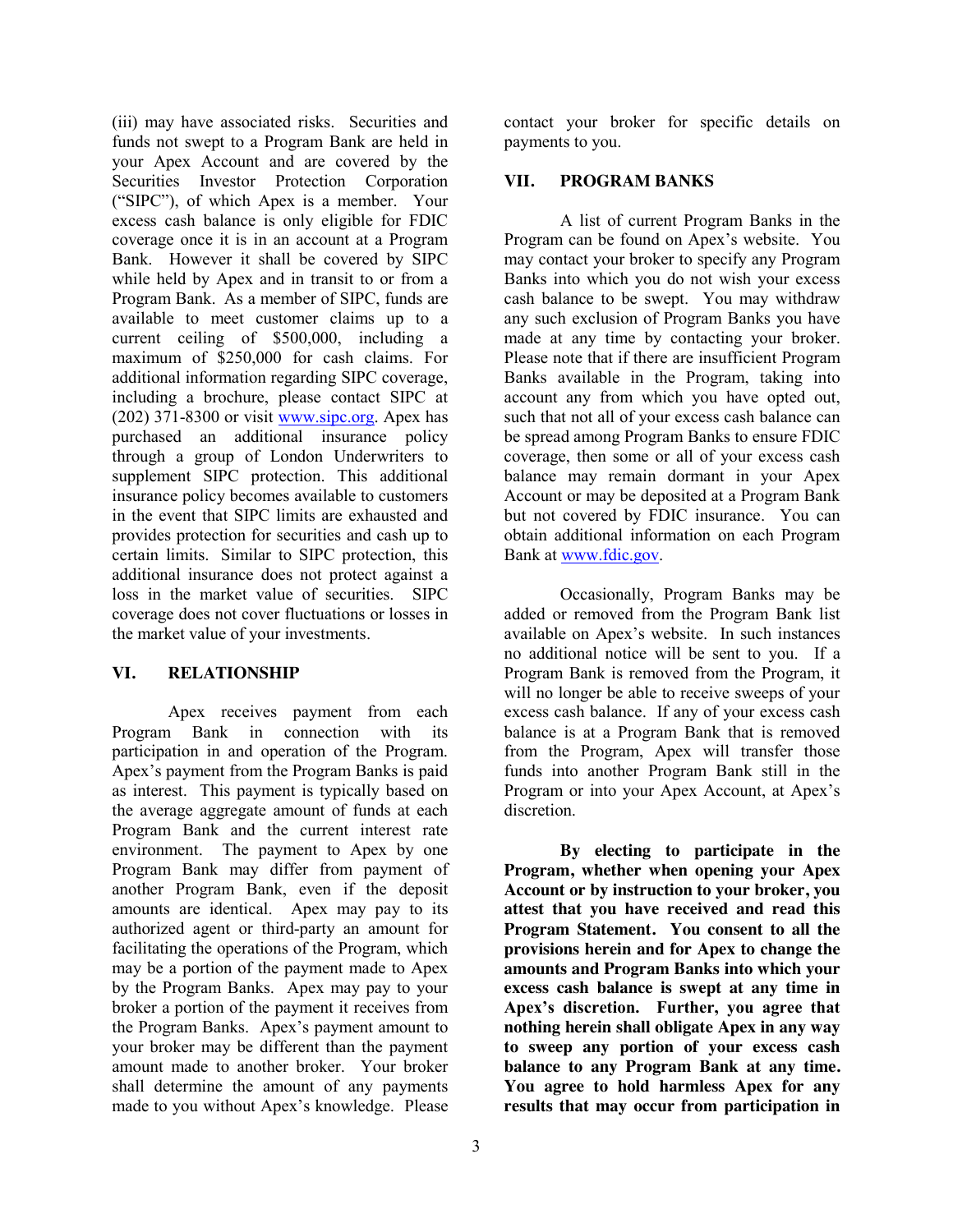**the Program, including specifically your receiving smaller payment than you could in a different type of account or had your excess cash balance been swept into a different Program Bank. You direct Apex to return all your swept funds to your Apex Account and to terminate your participation in the Program in the event (i) you instruct your broker to remove you from the Program or (ii) you utilize the services of an investment advisor who instructs Apex to remove you from or not include you in the Program. You agree Apex may share personal information about you, including name, social security number, tax identification number, address, date of birth, or others with certain entities or individuals that provide services to Apex in connection with the program, including, but not limited to, any Apex agent, your investment advisor, and your broker. For further information regarding the collection, processing, or use of your personal information, please see Apex's Privacy Policy provided to you with your account opening documents and available on Apex's website.**

# **VIII. TAXATION**

If you are paid interest in the Program in a given year, you will receive a Form 1099, if applicable, reflecting the interest you have earned in that year. Nothing in these Terms and Conditions should be construed as to constitute legal or tax advice. Please contact your own legal or tax advisor.

Apex may be required to withhold United States federal income tax at the prevailing rate on taxable distributions payable to certain depositors who fail to provide sufficient and correct taxpayer identification information or to make required certifications or who have been notified by the Internal Revenue Service that they are subject to backup withholding. Please consult your tax advisor for further information or visit [www.irs.gov.](http://www.irs.gov/)

TO THE MAXIMUM EXTENT PERMITTED BY LAW, IN NO EVENT SHALL APEX, THE PROGRAM BANKS, OR THEIR AGENTS, AFFILIATES, ASSIGNS, SUBSIDIARIES, OFFICERS, DIRECTORS, OR EMPLOYEES BE LIABLE FOR ANY INDIRECT, CONSEQUENTIAL, EXEMPLARY, SPECIAL, INCIDENTAL, OR PUNITIVE DAMAGES OF ANY NATURE NO MATTER THE CONTEXT IN WHICH IT IS ASSERTED AND INCLUDING WITHOUT LIMITATION LOSS OF PROFITS, GOODWILL, BUSINESS INTERRUPTION OR ANY PENALTIES OR PUNITIVE DAMAGES.

Any failure by Apex, its agent, your broker, or any Program Bank shall not constitute a violation or subject them to any liability if caused in any way by your negligence or willful act, force majeure, suspension of payment by another institution, market irregularity or loss of market access, war, act of terrorism, or any other circumstances beyond the control of them.

# **X. COMPLIANCE WITH LEGAL PROCESS**

Apex, its agent(s), and the Program Banks may comply, without notice to you, with any writ of attachment, execution, garnishment, levy, restraining order, subpoena, warrant, regulator or government request, or other legal process that the recipient believes to be valid. You agree to indemnify and hold harmless Apex, its agent(s) and the Program Banks from all actions, claims, liabilities, losses, costs, attorney's fees, and damages that may be associated with their compliance with any legal process in accordance with this section and you agree they may comply with any legal process received, even if such is not served properly on the recipient in accordance with all applicable legal requirements, so long as compliance is not done in bad faith.

## **IX. LIMITATION OF LIABILITY**

### **XI. NO WARRANTIES**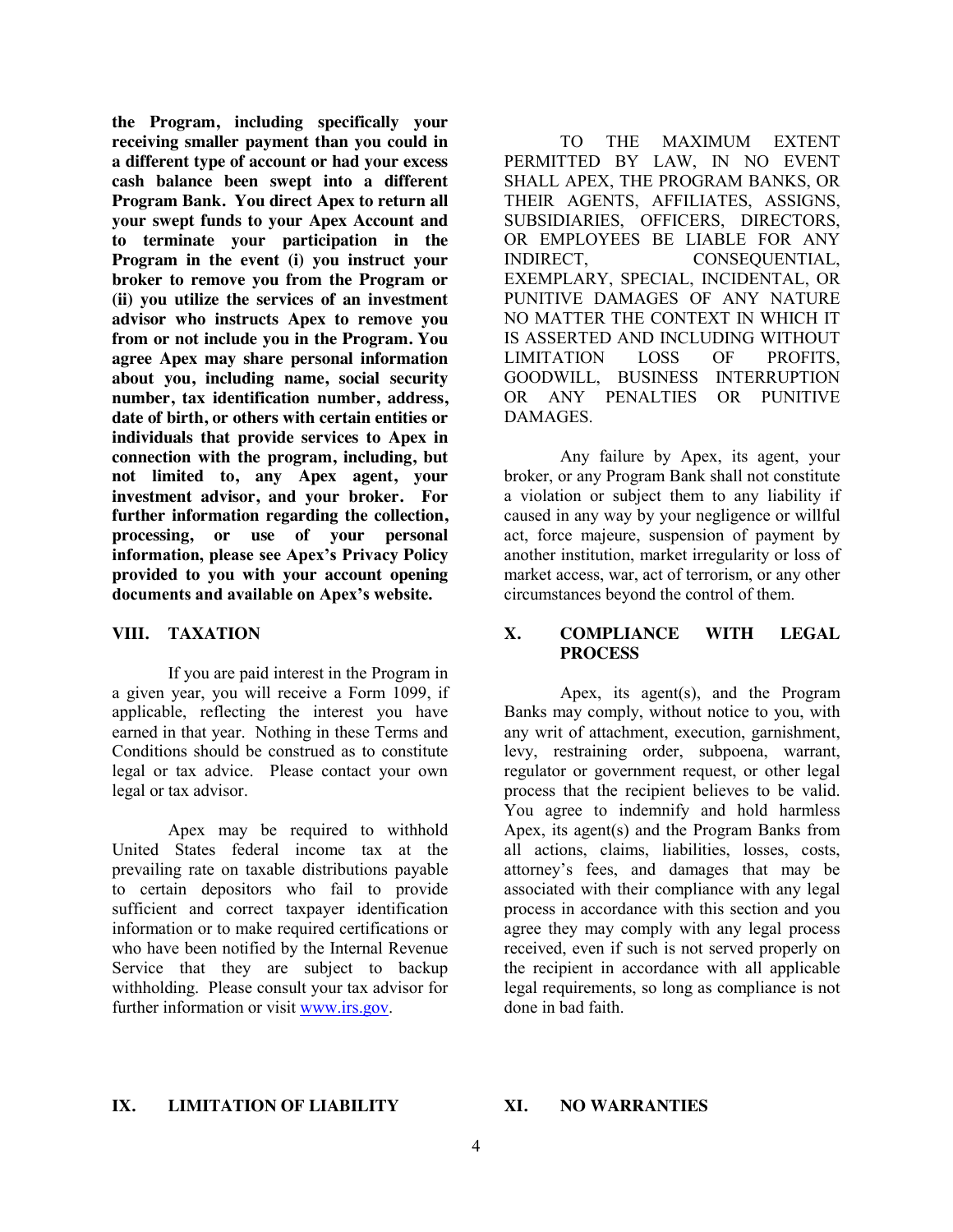EXCEPT AS SPECIFICALLY SET FORTH IN THESE TERMS AND CONDITIONS, NO REPRESENTATIONS OR WARRANTIES (ORAL OR WRITTEN, STATUTORY, EXPRESS, IMPLIED, OR OTHERWISE) ARE MADE TO YOU REGARDING THE PROGRAM, INCLUDING, WITHOUT LIMITATION, AS TO MERCHANTABILITY, FITNESS FOR ANY PURPOSE, CONFORMITY TO ANY DESCRIPTION OR REPRESENTATION, NON-INTERFERENCE, OR NON-INFRINGEMENT. NONE OF YOUR BROKER, INVESTMENT ADVISOR, REGISTERED REPRESENTATIVE, OR OTHER PERSON OR ENTITY IS AUTHORIZED TO MAKE, OR MAY THEY MAKE, ANY REPRESENTATIONS OR UNDERTAKINGS ON BEHALF OF APEX OR THE PROGRAM BANKS OR THEIR RESPECTIVE AFFILIATES OR AGENTS WITH RESPECT TO THE PROGRAM.

## **XII. NO GUARANTEE OF PROGRAM BANKS**

Your participation in the program is a direct obligation of the applicable Program Bank(s) to you. Apex is under no such obligation and Apex does not guarantee the financial condition of any Program Bank. Under federal banking regulations, a Program Bank may exercise its right to require prior notice of up to seven days before permitting your excess cash balance to be swept out. In the event of a failure of a Program Bank, there may be a time period during which you may not be able to access your money. Interest in a Program Bank account is not transferrable.

# **XIII. ADDITIONAL DISCLOSURES**

A. **Corporate Status.** Apex is a registered broker-dealer and is a member of the Financial Industry Regulatory Authority. Apex is not a bank or an investment advisor. Apex and the Program Banks do not provide advice regarding whether the Program is beneficial or right for you or your Apex Account.

B. **Acceptance of Terms and Conditions.** By continuing to maintain your Apex Account and participate in the Program, you accept the terms and conditions herein and you accept and will be legally bound by any new terms and conditions.

C. **Obligation to Review Statements.**  In accordance with your account opening documents with Apex, you must carefully examine your Apex Account statement once you receive it. If you feel that there is an error, you must notify Apex promptly. Failure to comply with this notification requirement may bar you from claiming any error involving your Program Bank accounts. Please see your Apex Account opening documents for specific details and timelines.

D. **Escheatment.** In certain circumstances, Apex and the Program Banks may be required by law to escheat a portion or all of your excess cash balance and Apex Account to a state due to account inactivity for certain time periods, in accordance with state law. If funds are escheated to a state, you must file a claim with that state to reclaim the funds.

E. **Assignment.** You may not assign these terms and conditions or your participation in the Program, except through an assignment of your entire Apex Account. Apex may assign its rights and obligations under the Program and these terms and conditions without prior notice to you and without obtaining your consent.

F. **Set Off.** Under the terms of your account agreements with Apex, Apex may charge or set off assets from your Apex Account against any obligations or debt you owe to Apex. This right extends to any excess cash balances that are swept to a Program Bank and swept funds shall have no additional protection solely because they are with a Program Bank.

G. **No Waiver.** There shall be no waiver by Apex of any of these terms and conditions unless such waiver is in writing and signed by Apex. No failure or delay by Apex, its agent, or any Program Bank in exercising any right, power, or privilege hereunder shall operate